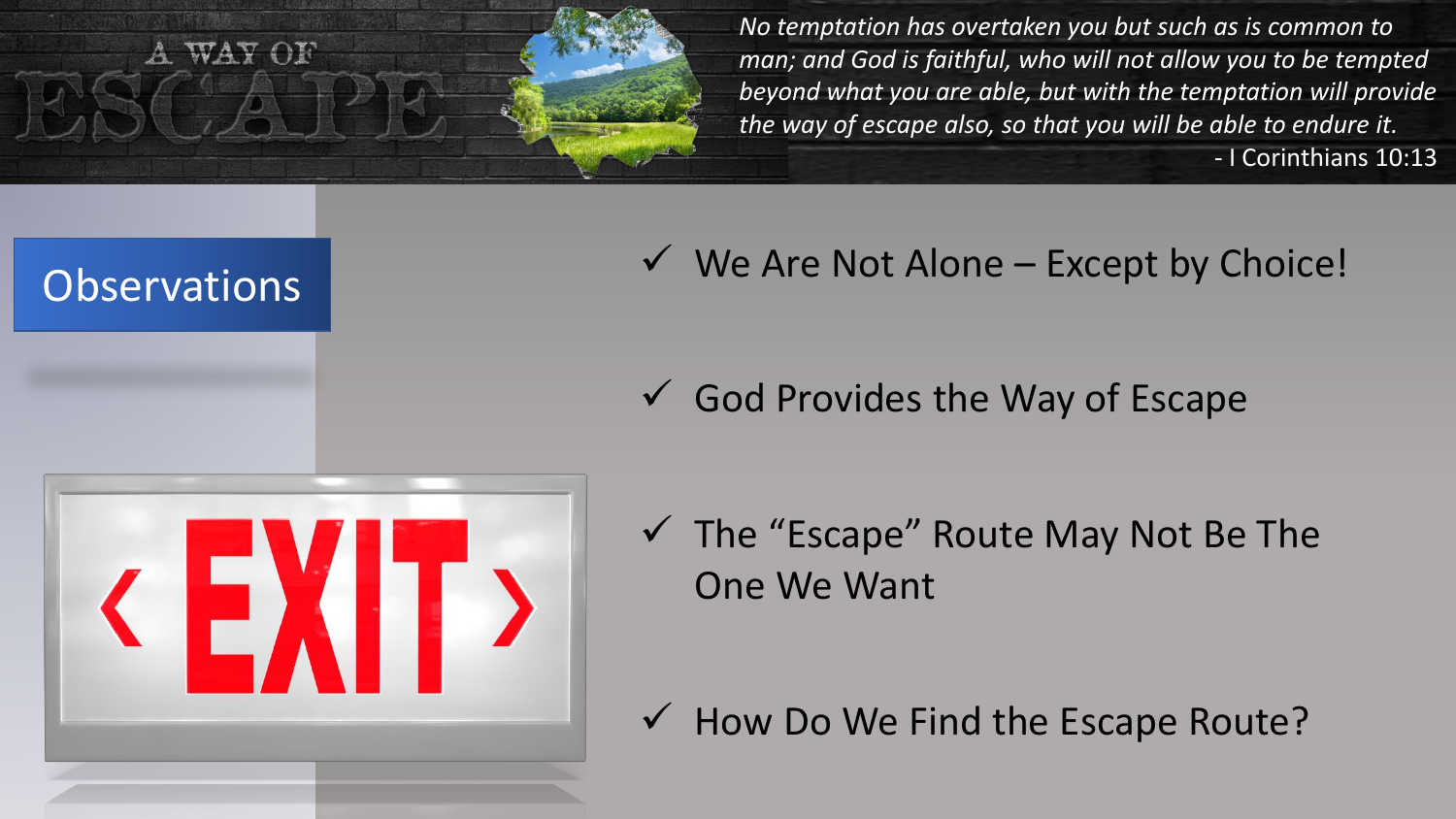

- **❖** Chapter 9:23-27
	- I do all things for the sake of the gospel
	- ❖ Run in such a way that you may win
	- ❖ I discipline my body and make it my slave, so as to not be disqualified
- $\div$  Chapter 10:1-5
	- The entire nation was "baptized" into Moses
	- $\cdot$  The entire nation had the same opportunities for spiritual food and drink
	- $\mathbf{\hat{P}}$  The entire nation were taught from the same divine source Jesus Christ
	- ❖ The entire nation (except 2 men) were not pleasing to God



The Context

- $\div$  Chapter 10:6-13
	- Do not crave evil things, be idolaters, try the Lord, grumble (v.6-11)
	- ❖ Do not think you cannot be tempted (v.12)
	- Do not think you can't overcome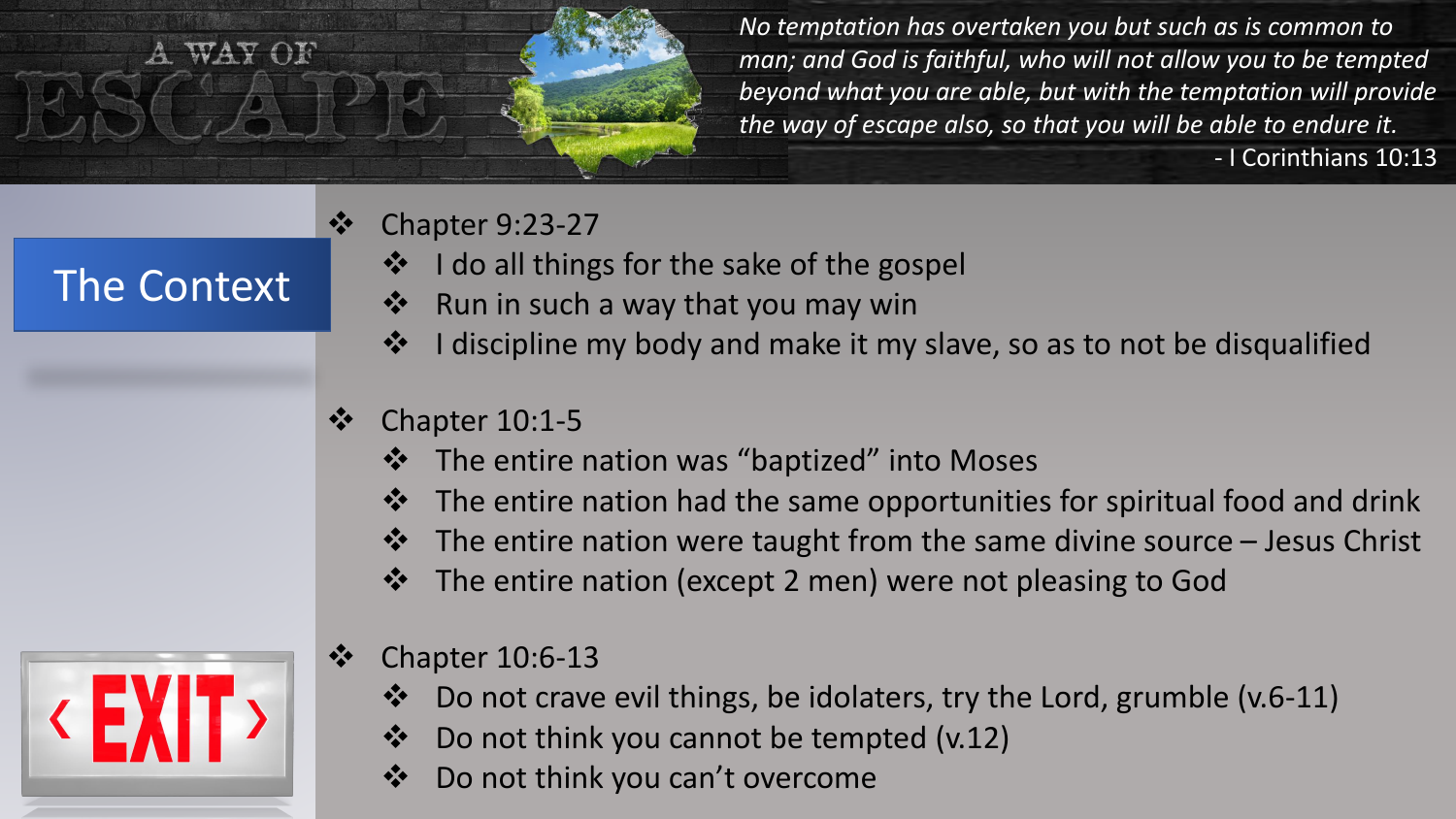

We are Not Alone, Except by Choice

- <u>◆ Temptation Peirasmos</u> (a trial, a "putting to proof")
	- $\cdot$  Galatians 4:14 Paul's physical ailment was called a temptation
	- $\cdot \cdot$  James 1:2 Consider it all joy when you encounter various temptations
	- $\mathbf{\hat{P}}$  I Tim. 6:9 But those who want to get rich fall into temptation...
- ❖ Nothing that can overtake us that is not common to man
	- **\*** There is nothing that we experience that others have not gone through!
	- ❖ Consider what the word common means!
	- $\mathbf{\hat{P}}$  If we are alone in our trials, it is because we choose to be!
- Consider: Why can't we (don't we) help each other? (Jas. 5:16; Romans 12)
	- ❖ Everyone else has their lives together
	- ❖ No one else has the same problems I do
	- No one else has done things as bad as I have
	- ❖ People will judge me

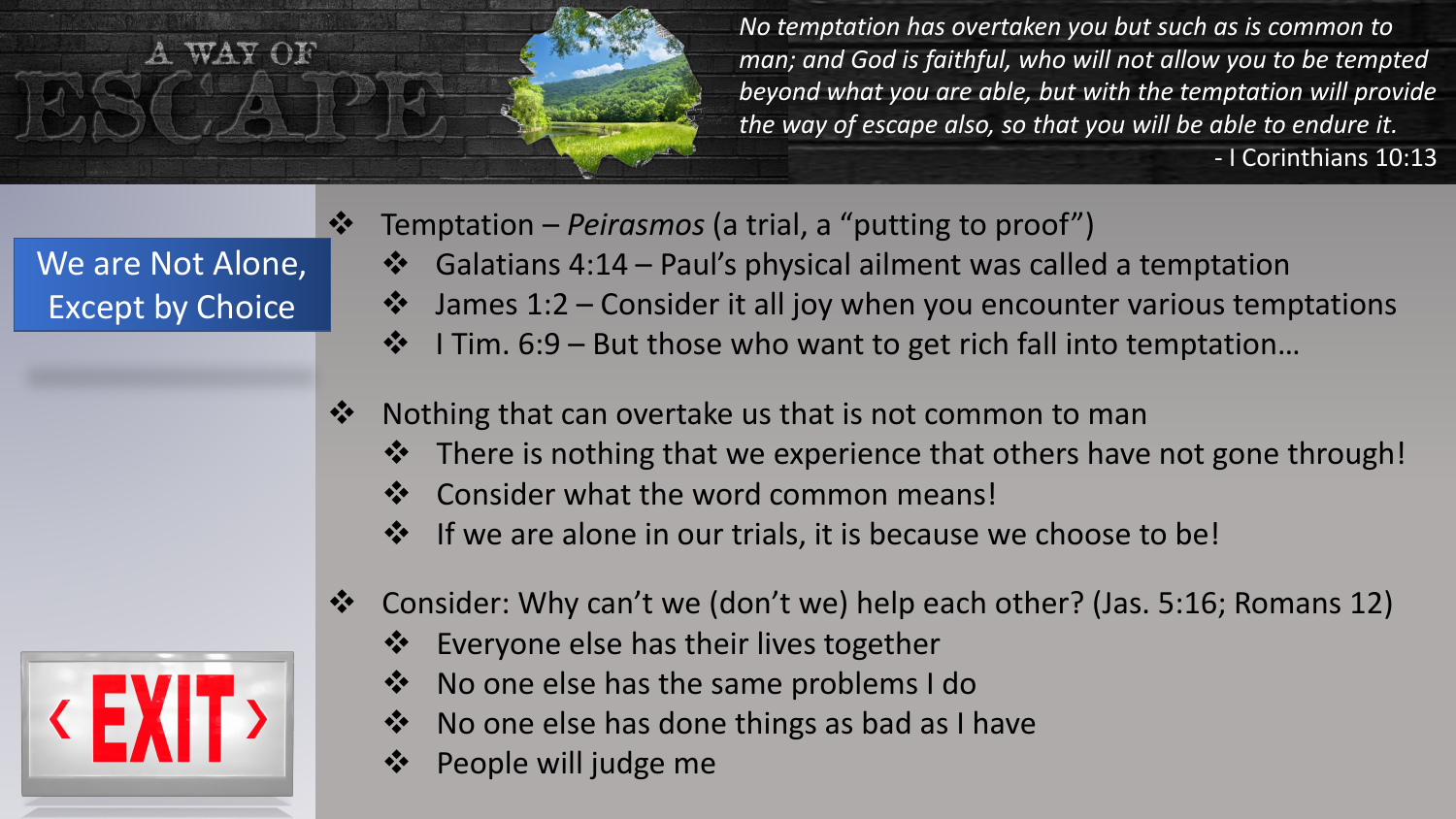

|                  | $\cdot$ II Peter 2:4-9 "the |
|------------------|-----------------------------|
| God Provides the | ❖ Ancient worl              |
| Way of Escape    | ❖ Sodom and G               |
|                  | ❖ The world vs              |

- e Lord knows how to rescue the godly from *peirasmos*"
	- $d$  vs. Noah (v.5)
	- Gomorrah vs. Lot (v.6-8)
	- the godly  $(v.9)$
- $\cdot$  Psalm 37:23-24

*The steps of a man are established by the Lord, And He delights in his way When He falls, he will not be hurled headlong Because the Lord is the One who holds his hand*



- How diligently (desperately) are we searching for the way of escape?
	- ❖ Assumes that we don't like where we are...
	- ❖ Assumes that we recognize the danger that we are in...
	- Are we looking for a way out, or looking for a way to stay in?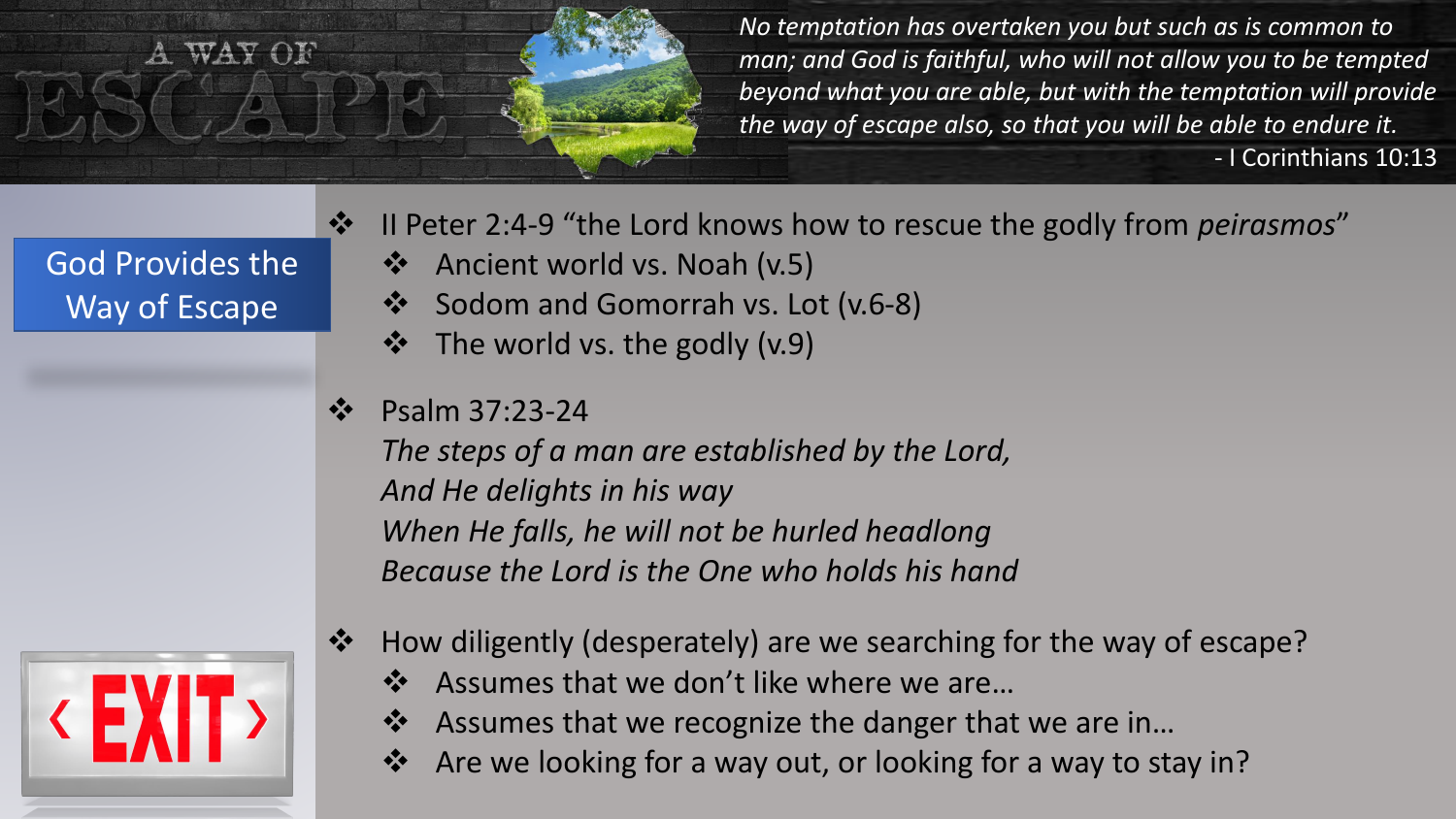

## Escape Route Not What We Want

- Paul says God will provide the way of escape, "*so that you will be able to endure it…"*
	- Galatians 4:12-15 Paul's *peirasmos*
	- ❖ II Cor. 12:7-10 Thorn in the flesh
	- Paul's "escape" was contentment, boasting in his weakness "*so the power of Christ may dwell in me*."
- ❖ What are we praying for during our temptation?
	- For God to take it away, give us a permanent "escape" Appropriate!!
	- Are we also praying
		- ❖ For His will to be done?
		- $\mathbf{\hat{P}}$  For the faith that is required to endure?
		- ❖ For the wisdom that is possible from every temptation?